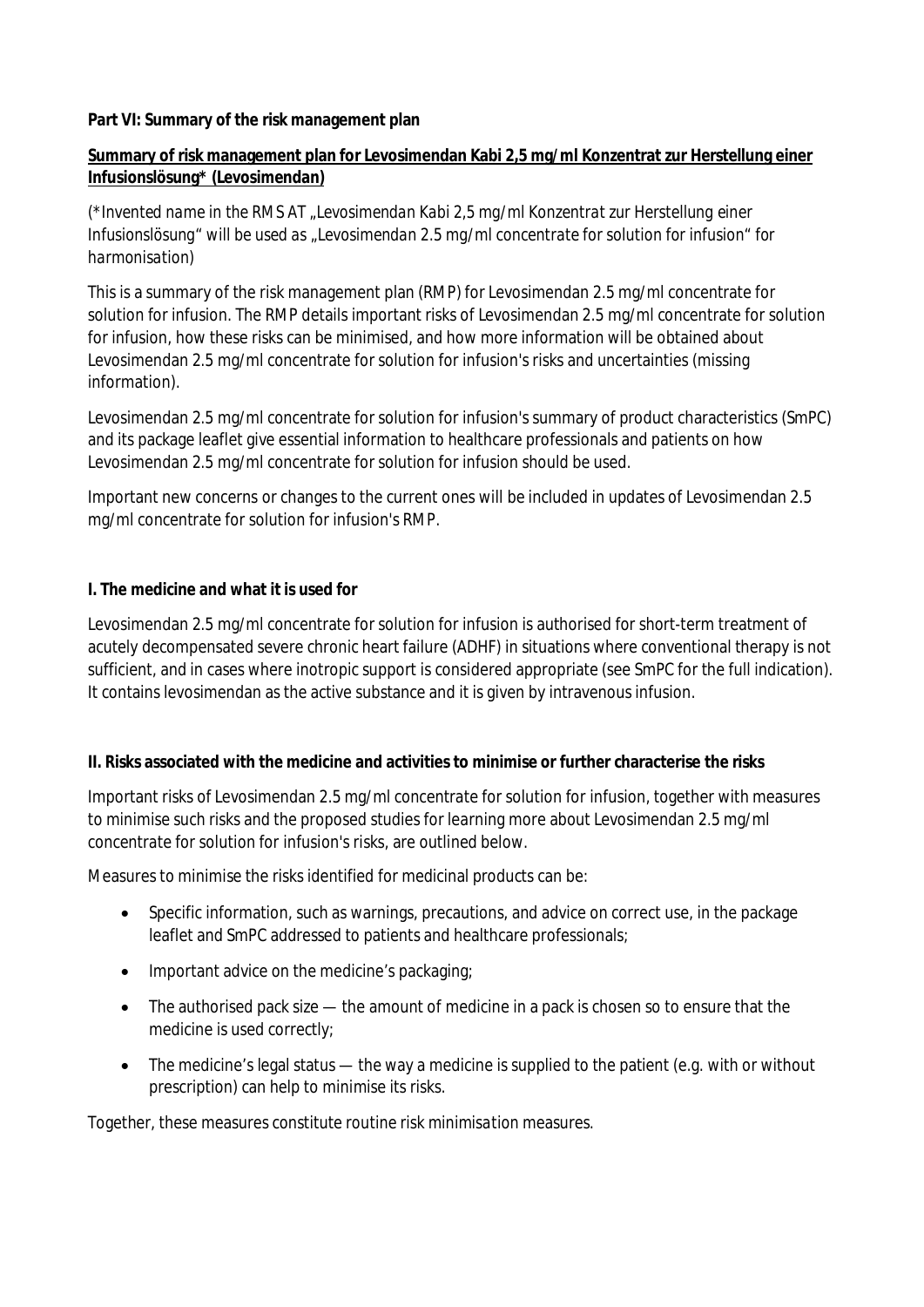In addition to these measures, information about adverse reactions is collected continuously and regularly analysed so that immediate action can be taken as necessary. These measures constitute routine pharmacovigilance activities.

If important information that may affect the safe use of Levosimendan 2.5 mg/ml concentrate for solution for infusion is not yet available, it is listed under 'missing information' below.

# **II.A List of important risks and missing information**

Important risks of Levosimendan 2.5 mg/ml concentrate for solution for infusion are risks that need special risk management activities to further investigate or minimise the risk, so that the medicinal product can be safely administered. Important risks can be regarded as identified or potential. Identified risks are concerns for which there is sufficient proof of a link with the use of Levosimendan 2.5 mg/ml concentrate for solution for infusion. Potential risks are concerns for which an association with the use of this medicine is possible based on available data, but this association has not been established yet and needs further evaluation. Missing information refers to information on the safety of the medicinal product that is currently missing and needs to be collected (e.g. on the long-term use of the medicine);

| List of important risks and missing information |                                                                                                                                                                          |
|-------------------------------------------------|--------------------------------------------------------------------------------------------------------------------------------------------------------------------------|
| Important identified risks                      | - Hypotension                                                                                                                                                            |
|                                                 | - Supraventricular tachyarrhythmias                                                                                                                                      |
|                                                 | - Ventricular tachyarrhythmia and use in patients with<br>history of Torsades de Pointes                                                                                 |
|                                                 | - Ischaemic heart disease                                                                                                                                                |
|                                                 | - Hypokalaemia                                                                                                                                                           |
| Important potential risks                       | - Hepatic disorder                                                                                                                                                       |
|                                                 | - Overdose                                                                                                                                                               |
|                                                 | - QT-prolongation                                                                                                                                                        |
| Missing information                             | - Use in children and adolescents under 18-years of age                                                                                                                  |
|                                                 | - Use in patients with impaired renal function                                                                                                                           |
|                                                 | - Use during pregnancy                                                                                                                                                   |
|                                                 | - Repeated administration of levosimendan                                                                                                                                |
|                                                 | - Use of levosimendan in the following<br>disorders:                                                                                                                     |
|                                                 | restrictive cardiomyopathy, hypertrophic cardiomyopathy,<br>severe mitral valve insufficiency, myocardial rupture,<br>cardiac tamponade and right ventricular infarction |

## **II.B Summary of important risks**

The safety information in the proposed Product Information is aligned to the reference medicinal products.